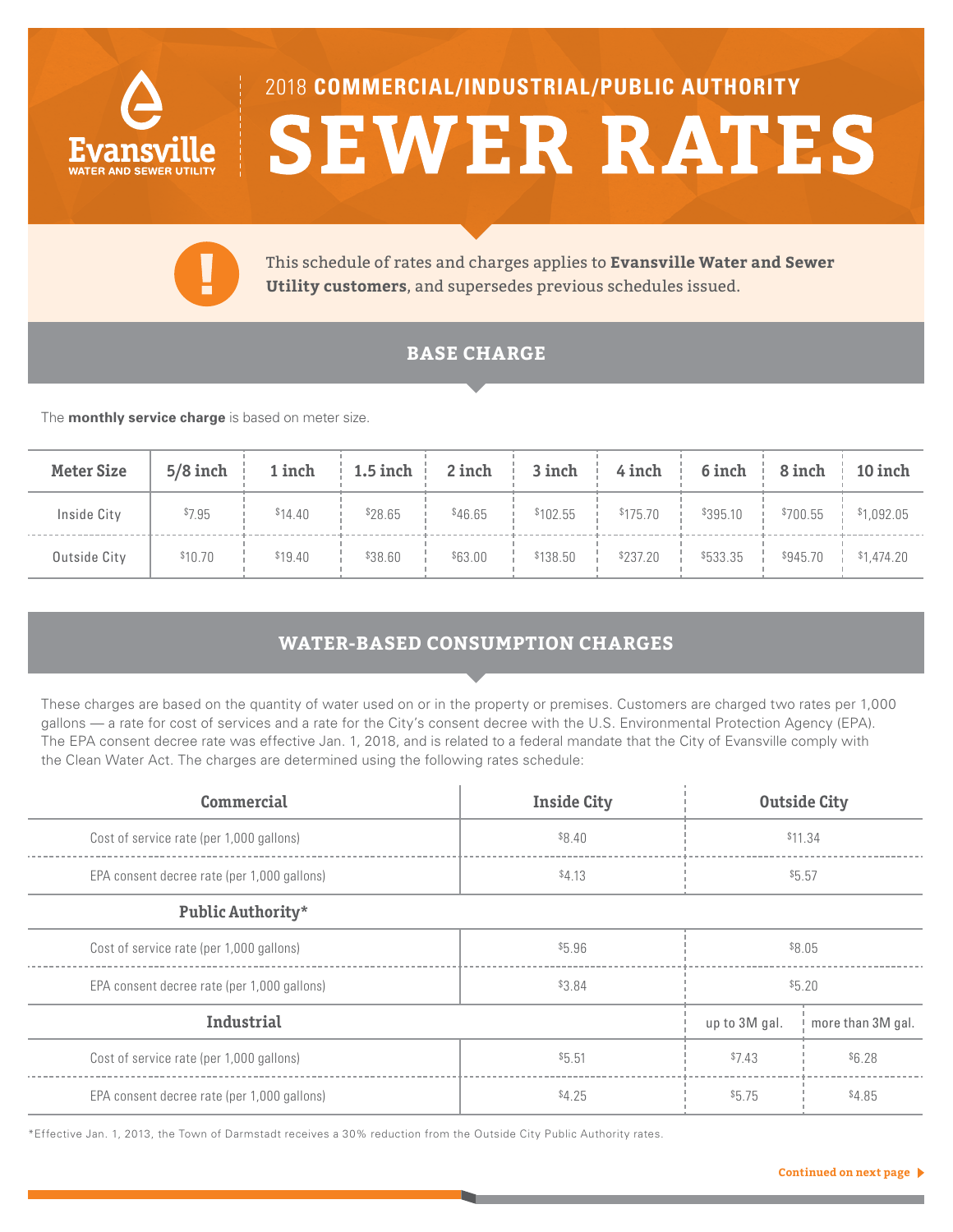

#### **Base connection charge**

#### **Commercial connection:**

- Tap in to the sewer system that is either publicly or privately owned and that is either a part of the City sewer system or directly, indirectly or eventually extends to or flows into the City sewer system; or
- Add an improvement to an existing structure to which plumbing of any sort is extended.

| Current | \$2,000 |
|---------|---------|
| 7/1/18  | \$2,100 |

#### **Determine your commercial property type and multiplication factor**

| Mobile homes, trailers, motor homes or other similar vehicular-type construction                                                                                                               | <b>Base connection charge x 1</b>                            |
|------------------------------------------------------------------------------------------------------------------------------------------------------------------------------------------------|--------------------------------------------------------------|
| Churches and improvements built by churches or church-owned property and devoted solely<br>to church-related activities                                                                        | <b>Base connection charge x 1</b>                            |
| Commercial properties <b>per unit</b> (apartments and townhomes per unit, hotels and motels<br>per rental room, and hospitals and nursing homes per bed planned at the time of the connection) | <b>Base connection charge x.5</b><br>(if more than one unit) |
| Industrial, commercial, office, professional, warehouse or educational improvements or schools, and any and all other types of improvements                                                    |                                                              |

of every kind and nature, shall be charged a tap-in fee based on the size of any new water meter. The charges shall be calculated using the following equivalency factors times the connection charge:

| Meter<br><b>Size</b> | 5/8<br>inch | 3/4<br>inch | inch                                                                                            | 1/4<br>inch | 11/2<br>inch | inch | inch | inch | inch | inch | inch | inch |
|----------------------|-------------|-------------|-------------------------------------------------------------------------------------------------|-------------|--------------|------|------|------|------|------|------|------|
| Factor               |             |             | $1.4$   $2.5$   $4.0$   $5.7$   $10.0$   $23.0$   $40.0$   $91.0$   $162.0$   $253.0$   $365.0$ |             |              |      |      |      |      |      |      |      |

No credits shall be applied to the sewer tap fee for previous water service meter size or previous sewer tap fees paid for any new water meter or water meter size increase.



These equations will help you determine your fee.



Tap-in fee exemptions are available for:

- Single-family home constructed on property designated as an economic revitalization area and approved for tax abatement
- New, remodeled or relocated single-family home constructed by a tax-exempt not-for-profit
- Youth-serving facility constructed by a tax-exempt nonprofit